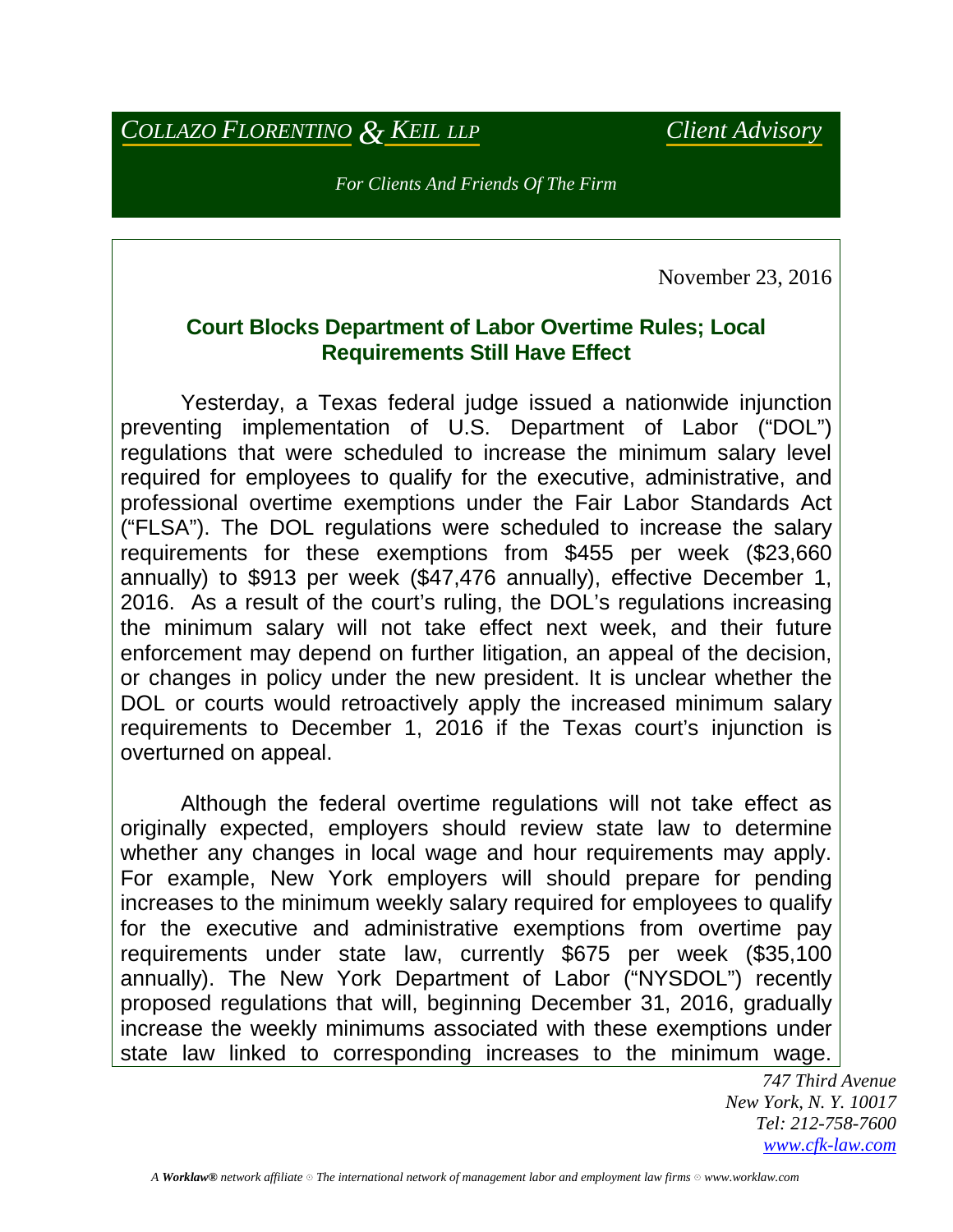Before yesterday's injunction, the proposed state salary minimums were not scheduled to surpass the increasing federal salary levels until the end of 2017. The NYSDOL's proposal also adjusts other provisions of the state's minimum wage orders, including uniform maintenance pay, tip credits, and allowances for meals, lodging, and utilities, in line with scheduled increases to the state minimum wage that were signed into law on April 4, 2016. The proposed regulations would be effective December 31, 2016 and the Department of Labor is accepting comments on its proposal through December 3, 2016.

 Similar to the state law minimum wage increases, the NYSDOL's proposed salary thresholds for the executive and administrative exemptions will increase at different rates based on the region in which the employee works. (The NYSDOL's current regulations set the weekly salary threshold for these exemptions at 75 times the minimum wage, and the proposed regulations continue this practice.) Absent changes to the NYSDOL's proposal, effective December 31, 2016, the regional minimum salary levels for exempt administrative and executive employees under state law will be:

- \$825.00 per week (\$42,900 annually) for employees working in New York City for employers with eleven or more employees;
- \$787.50 per week (\$40,950 annually) for employees working in New York City employers with ten or fewer employees;
- \$750.00 per week (\$39,000 annually) for employees working in Nassau, Suffolk and Westchester counties; and
- \$727.50 per week (\$37,830 annually) for employees working outside of New York City, Nassau, Suffolk, and Westchester counties.

 The proposed regulations provide that an employee must be paid the applicable minimum salary "when working in" a given region to qualify for the administrative or executive exemptions under state law, and do not expressly address how the NYSDOL will apply the salary level test to employees who work in multiple regions during a given week. We expect that the NYSDOL will clarify the application of this rule, and the Firm will be monitoring the agency's publications for additional guidance in this regard.